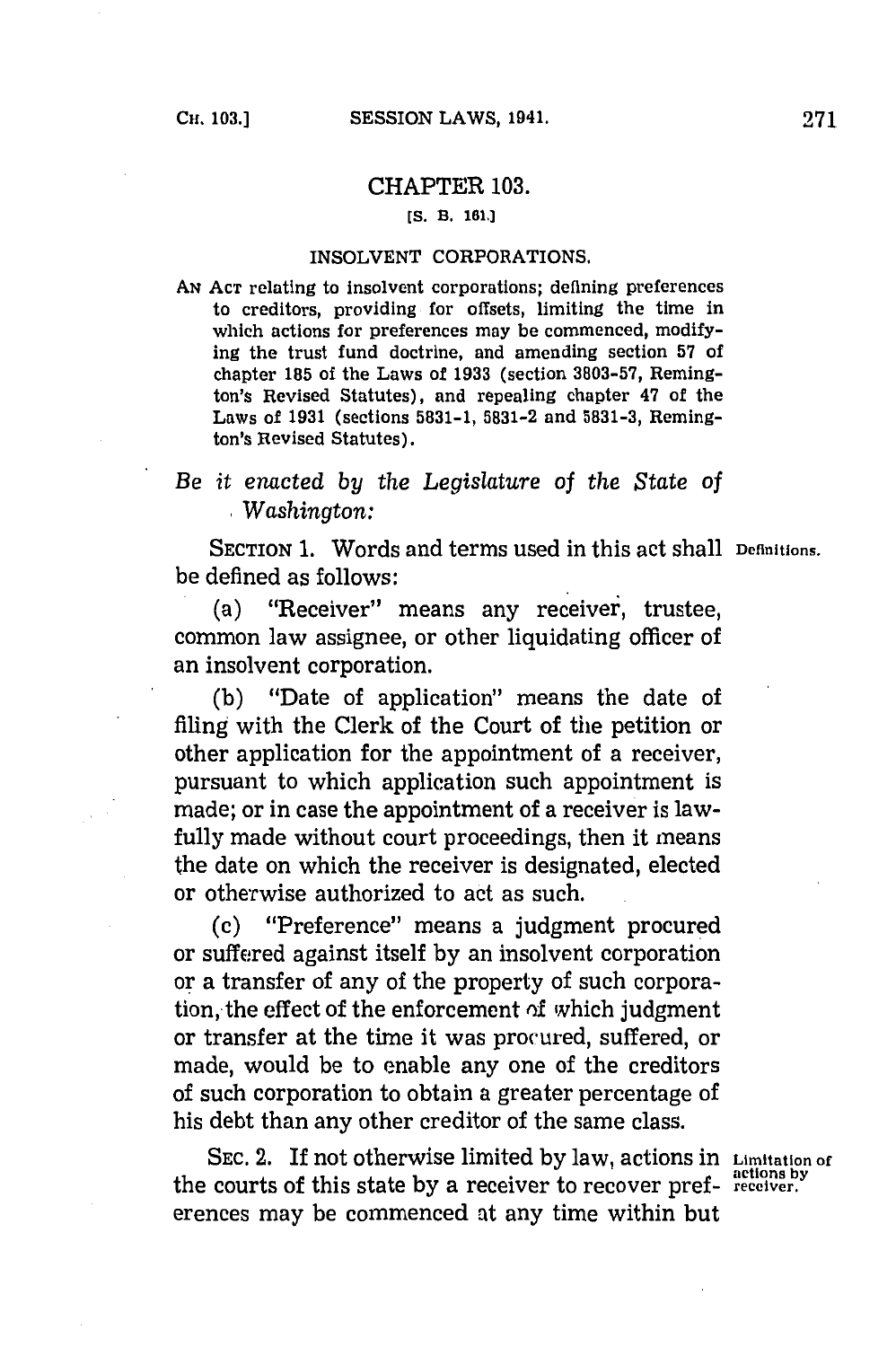not after six **(6)** months, from the date of application for the appointment of such receiver.

Preferences SEC. 3. Any preference made or suffered within four  $(4)$  months before the date of application for the appointment of a receiver may be avoided and the property or its value recovered **by** such receiver. **Limitations.** No preferences made or suffered prior to such four (4) months' period may be recovered, and all provisions of law or of the trust fund doctrine permitting recovery of any preference made beyond such four (4) months' period are hereby specifically superseded.

Set-off SEC. 4. In any action by a receiver against a **preference.** creditor to avoid and recover a preference such creditor may set off against the amount of such preference an amount equal to any credit or credits given **by** such creditor to the corporation within four (4) months prior to the date of application for the appointment of the receiver when such credit or credits were given in good faith without security of any kind for property which became a part of the assets of the corporation.

Preference to SEC. 5. If a corporation shall directly or indi-<br>attorney to SEC. 5. If a contemplation of the appointment of a rerectly in contemplation of the appointment of a receiver of such corporation pay money or transfer property to an attorney or counselor at law, solicitor in equity, or proctor in admiralty for services to be rendered, the transaction shall be re-examined **by** the court on petition of the receiver of such corporation or any creditor and shall be held valid only to the extent of a reasonable amount to be determined **by** the court and any excess may be recovered **by** the receiver for the benefit of the creditors of such corporation.

**Balance of** SEC. 6. (a) In all cases of mutual debts or mu-<br>
account<br>
allowed. <br> **buyed.** <br> **buyed.** <br> **buyed.** <br> **buyed.** <br> **buyed.** <br> **buyed.** <br> **buyed.** <br> **buyed.** <br> **buyed.** <br> **orgeditor allowed.** tual credits between the corporation and a creditor the account shall be stated and one debt shall be